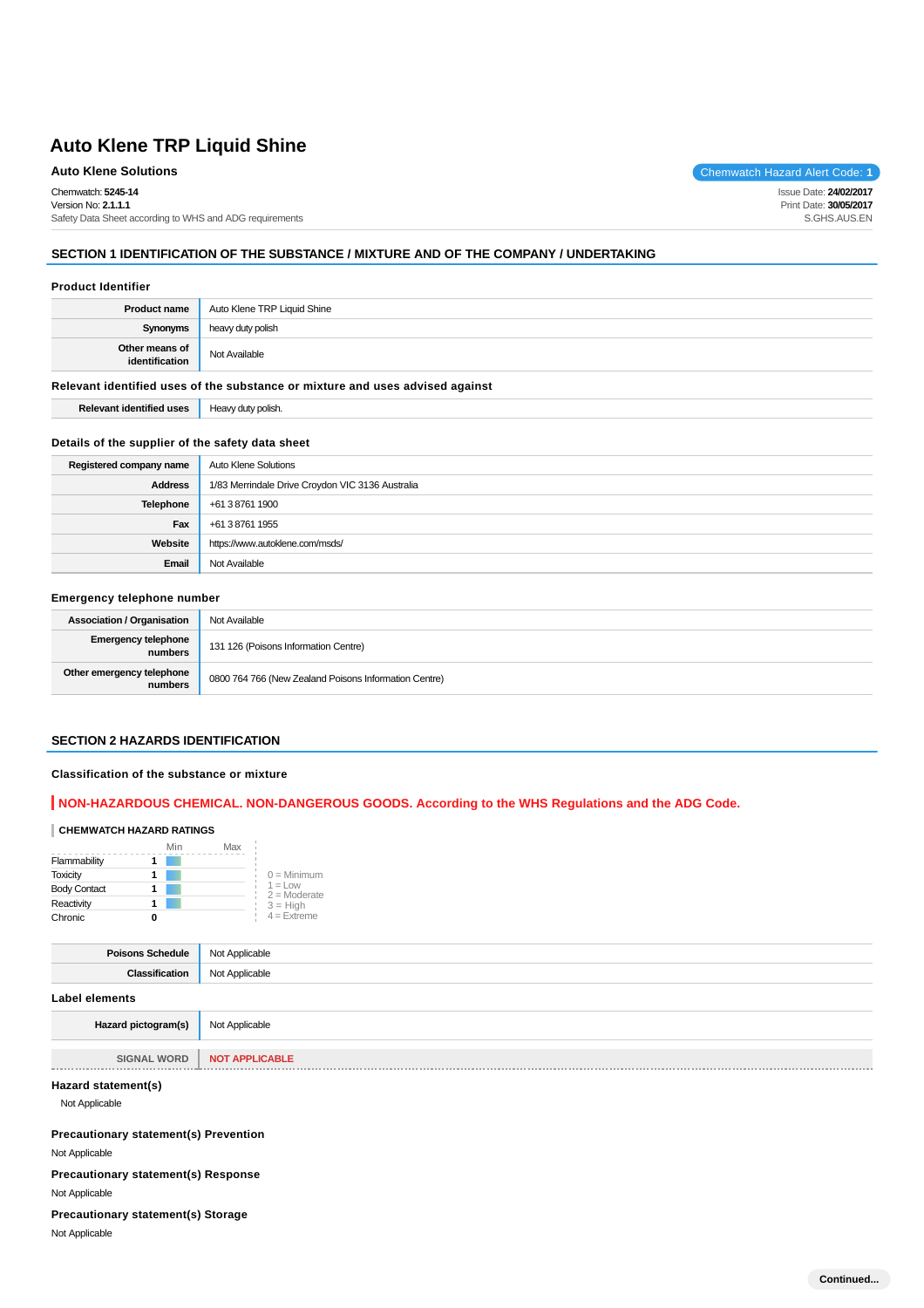# **Precautionary statement(s) Disposal**

Not Applicable

# **SECTION 3 COMPOSITION / INFORMATION ON INGREDIENTS**

#### **Substances**

See section below for composition of Mixtures

#### **Mixtures**

| <b>CAS No</b> | %[weight] | Name                                       |
|---------------|-----------|--------------------------------------------|
| 1317-95-9     | $30$      | tripoli                                    |
| 64742-48-9.   | $30$      | naphtha petroleum, heavy, hydrotreated     |
| 1344-28-1.    | $<$ 10    | aluminium oxide                            |
| 56-81-5       | <5        | <u>alycerol</u>                            |
| 67-63-0       | $<$ 1     | isopropanol                                |
|               | balance   | Ingredients determined not to be hazardous |

# **SECTION 4 FIRST AID MEASURES**

#### **Description of first aid measures**

| <b>Eye Contact</b>  | If this product comes in contact with the eyes:<br>• Wash out immediately with fresh running water.<br>Ensure complete irrigation of the eye by keeping eyelids apart and away from eye and moving the eyelids by occasionally lifting the upper and lower lids.<br>► Seek medical attention without delay; if pain persists or recurs seek medical attention.<br>► Removal of contact lenses after an eye injury should only be undertaken by skilled personnel.                                                                                                                                                                                                                                      |
|---------------------|--------------------------------------------------------------------------------------------------------------------------------------------------------------------------------------------------------------------------------------------------------------------------------------------------------------------------------------------------------------------------------------------------------------------------------------------------------------------------------------------------------------------------------------------------------------------------------------------------------------------------------------------------------------------------------------------------------|
| <b>Skin Contact</b> | If skin contact occurs:<br>Inmediately remove all contaminated clothing, including footwear.<br>Flush skin and hair with running water (and soap if available).<br>▶ Seek medical attention in event of irritation.                                                                                                                                                                                                                                                                                                                                                                                                                                                                                    |
| Inhalation          | If fumes or combustion products are inhaled remove from contaminated area.<br>Lay patient down. Keep warm and rested.<br>► Prostheses such as false teeth, which may block airway, should be removed, where possible, prior to initiating first aid procedures.<br>▶ Apply artificial respiration if not breathing, preferably with a demand valve resuscitator, bag-valve mask device, or pocket mask as trained. Perform CPR if<br>necessary.<br>Transport to hospital, or doctor.                                                                                                                                                                                                                   |
| Ingestion           | If swallowed do <b>NOT</b> induce vomiting.<br>If vomiting occurs, lean patient forward or place on left side (head-down position, if possible) to maintain open airway and prevent aspiration.<br>Observe the patient carefully.<br>Never give liquid to a person showing signs of being sleepy or with reduced awareness; i.e. becoming unconscious.<br>Give water to rinse out mouth, then provide liquid slowly and as much as casualty can comfortably drink.<br>Seek medical advice.<br>Avoid giving milk or oils.<br>Avoid giving alcohol.<br>If spontaneous vomiting appears imminent or occurs, hold patient's head down, lower than their hips to help avoid possible aspiration of vomitus. |

#### **Indication of any immediate medical attention and special treatment needed**

Any material aspirated during vomiting may produce lung injury. Therefore emesis should not be induced mechanically or pharmacologically. Mechanical means should be used if it is considered necessary to evacuate the stomach contents; these include gastric lavage after endotracheal intubation. If spontaneous vomiting has occurred after ingestion, the patient should be monitored for difficult breathing, as adverse effects of aspiration into the lungs may be delayed up to 48 hours.

# **SECTION 5 FIREFIGHTING MEASURES**

# **Extinguishing media**

- Foam.
- Dry chemical powder.
- BCF (where regulations permit).
- Carbon dioxide.
- Water spray or fog Large fires only.

#### **Special hazards arising from the substrate or mixture**

| <b>Fire Incompatibility</b>    | Avoid contamination with oxidising agents i.e. nitrates, oxidising acids, chlorine bleaches, pool chlorine etc. as ignition may result                                                                                                                                                                                                                                                                                                                                            |  |
|--------------------------------|-----------------------------------------------------------------------------------------------------------------------------------------------------------------------------------------------------------------------------------------------------------------------------------------------------------------------------------------------------------------------------------------------------------------------------------------------------------------------------------|--|
| <b>Advice for firefighters</b> |                                                                                                                                                                                                                                                                                                                                                                                                                                                                                   |  |
| <b>Fire Fighting</b>           | Alert Fire Brigade and tell them location and nature of hazard.<br>▶ Wear breathing apparatus plus protective gloves.<br>Prevent, by any means available, spillage from entering drains or water courses.<br>Use water delivered as a fine spray to control fire and cool adjacent area.<br>DO NOT approach containers suspected to be hot.<br>Cool fire exposed containers with water spray from a protected location.<br>If safe to do so, remove containers from path of fire. |  |
| <b>Fire/Explosion Hazard</b>   | Combustible.<br>Slight fire hazard when exposed to heat or flame.<br>Heating may cause expansion or decomposition leading to violent rupture of containers.                                                                                                                                                                                                                                                                                                                       |  |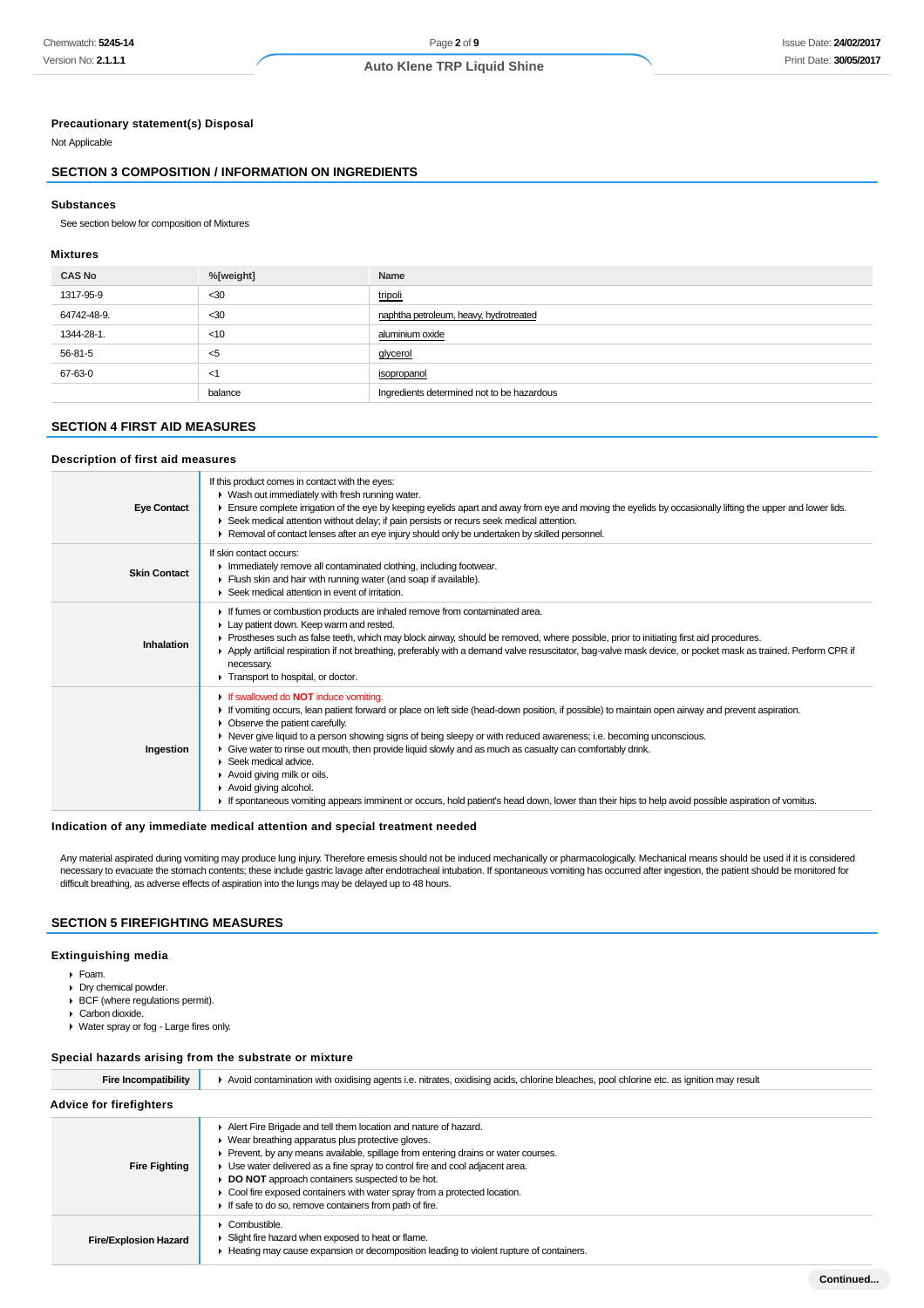|                | • On combustion, may emit toxic fumes of carbon monoxide (CO).<br>• May emit acrid smoke.<br>• Mists containing combustible materials may be explosive.<br>Combustion products include: |
|----------------|-----------------------------------------------------------------------------------------------------------------------------------------------------------------------------------------|
|                | carbon dioxide (CO2)                                                                                                                                                                    |
|                | other pyrolysis products typical of burning organic material.                                                                                                                           |
| <b>HAZCHEM</b> | Not Applicable                                                                                                                                                                          |

# **SECTION 6 ACCIDENTAL RELEASE MEASURES**

# **Personal precautions, protective equipment and emergency procedures**

See section 8

#### **Environmental precautions**

See section 12

# **Methods and material for containment and cleaning up**

| <b>Minor Spills</b> | ▶ Remove all ignition sources.<br>$\triangleright$ Clean up all spills immediately.<br>Avoid breathing vapours and contact with skin and eyes.<br>• Control personal contact with the substance, by using protective equipment.<br>• Contain and absorb spill with sand, earth, inert material or vermiculite.<br>$\triangleright$ Wipe up.<br>• Place in a suitable, labelled container for waste disposal. |
|---------------------|--------------------------------------------------------------------------------------------------------------------------------------------------------------------------------------------------------------------------------------------------------------------------------------------------------------------------------------------------------------------------------------------------------------|
| <b>Major Spills</b> | Moderate hazard.<br>$\triangleright$ Clear area of personnel and move upwind.<br>Alert Fire Brigade and tell them location and nature of hazard.<br>▶ Wear breathing apparatus plus protective gloves.<br>• Prevent, by any means available, spillage from entering drains or water course.<br>• No smoking, naked lights or ignition sources.<br>Increase ventilation.                                      |

Personal Protective Equipment advice is contained in Section 8 of the SDS.

# **SECTION 7 HANDLING AND STORAGE**

## **Precautions for safe handling**

| Safe handling                                                | DO NOT allow clothing wet with material to stay in contact with skin<br>Avoid all personal contact, including inhalation.<br>• Wear protective clothing when risk of exposure occurs.<br>$\blacktriangleright$ Use in a well-ventilated area.<br>▶ Prevent concentration in hollows and sumps.<br>DO NOT enter confined spaces until atmosphere has been checked.<br>Avoid smoking, naked lights or ignition sources.<br>Avoid contact with incompatible materials. |  |
|--------------------------------------------------------------|---------------------------------------------------------------------------------------------------------------------------------------------------------------------------------------------------------------------------------------------------------------------------------------------------------------------------------------------------------------------------------------------------------------------------------------------------------------------|--|
| Other information                                            | Store in original containers.<br>▶ Keep containers securely sealed.<br>▶ No smoking, naked lights or ignition sources.<br>Store in a cool, dry, well-ventilated area.<br>Store away from incompatible materials and foodstuff containers.<br>Protect containers against physical damage and check regularly for leaks.<br>Þ.<br>• Observe manufacturer's storage and handling recommendations contained within this SDS.                                            |  |
| Conditions for safe storage, including any incompatibilities |                                                                                                                                                                                                                                                                                                                                                                                                                                                                     |  |
|                                                              | ▶ Metal can or drum                                                                                                                                                                                                                                                                                                                                                                                                                                                 |  |

| Suitable container      | Packaging as recommended by manufacturer.<br>Check all containers are clearly labelled and free from leaks. |
|-------------------------|-------------------------------------------------------------------------------------------------------------|
| Storage incompatibility | $\blacktriangleright$ Avoid reaction with oxidising agents                                                  |

# **SECTION 8 EXPOSURE CONTROLS / PERSONAL PROTECTION**

# **Control parameters**

## **OCCUPATIONAL EXPOSURE LIMITS (OEL)**

## **INGREDIENT DATA**

| Source                       | Ingredient      | <b>Material name</b> | <b>TWA</b>          | <b>STEL</b>          | Peak          | <b>Notes</b>  |
|------------------------------|-----------------|----------------------|---------------------|----------------------|---------------|---------------|
| Australia Exposure Standards | aluminium oxide | Aluminium oxide      | $10 \text{ mg/m}$   | Not Available        | Not Available | Not Available |
| Australia Exposure Standards | glycerol        | Glycerin mist        | $10 \text{ mg/m}$ 3 | Not Available        | Not Available | Not Available |
| Australia Exposure Standards | isopropanol     | Isopropyl alcohol    | 983 mg/m3 / 400 ppm | 1230 mg/m3 / 500 ppm | Not Available | Not Available |
|                              |                 |                      |                     |                      |               |               |

# **EMERGENCY LIMITS**

| $-$<br>TE'<br>TEEL-2<br><b>TEE</b><br>Ingredient<br><b>Material name</b><br>'==-<br>المساحات |  |
|----------------------------------------------------------------------------------------------|--|
|----------------------------------------------------------------------------------------------|--|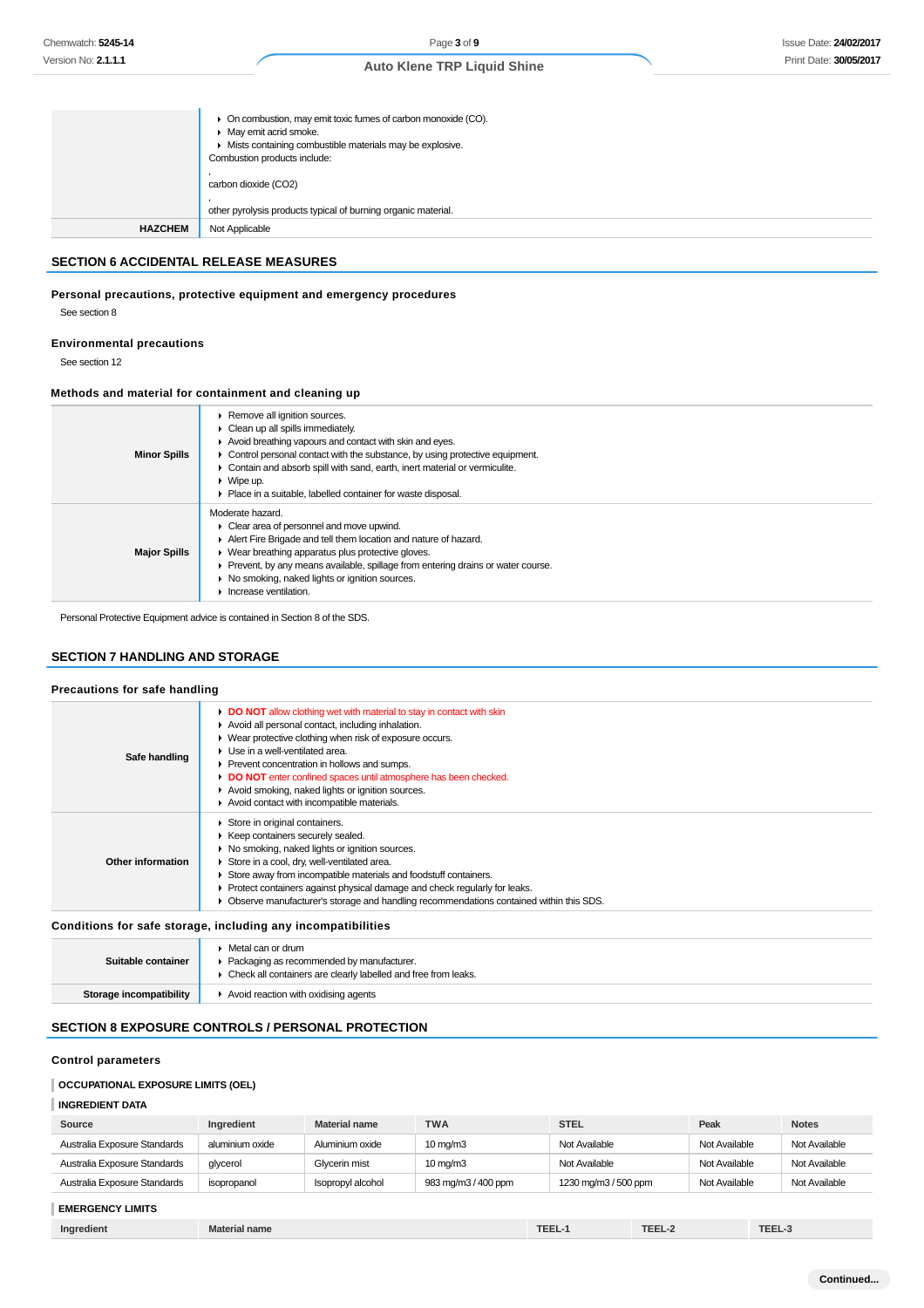| naphtha petroleum, heavy,<br>hydrotreated | Naphtha, hydrotreated heavy; (Isopar L-rev 2) | 350 mg/m3            |                     | 1,800 mg/m3         | 40,000 mg/m3           |  |
|-------------------------------------------|-----------------------------------------------|----------------------|---------------------|---------------------|------------------------|--|
| aluminium oxide                           | Aluminum oxide; (Alumina)                     | $5.7 \text{ mg/m}$ 3 |                     | $15 \text{ mg/m}$   | $25 \,\mathrm{mq/m}$ 3 |  |
| glycerol                                  | Glycerine (mist); (Glycerol; Glycerin)        | 45 mg/m3             |                     | 860 mg/m3           | 2,500 mg/m3            |  |
| isopropanol                               | Isopropyl alcohol                             | 400 ppm              |                     | 2000 ppm            | 12000 ppm              |  |
|                                           |                                               |                      |                     |                     |                        |  |
| Ingredient                                | <b>Original IDLH</b>                          |                      |                     | <b>Revised IDLH</b> |                        |  |
| tripoli                                   | $N.E.$ mg/m $3/N.E.$ ppm                      |                      | $50 \text{ mg/m}$ 3 |                     |                        |  |
| naphtha petroleum, heavy,<br>hydrotreated | Not Available                                 |                      | Not Available       |                     |                        |  |
| aluminium oxide                           | Not Available                                 |                      | Not Available       |                     |                        |  |
| glycerol                                  | Not Available                                 |                      | Not Available       |                     |                        |  |
| isopropanol                               | 12,000 ppm                                    |                      | 2,000 [LEL] ppm     |                     |                        |  |

## **Exposure controls**

| Appropriate engineering<br>controls | Engineering controls are used to remove a hazard or place a barrier between the worker and the hazard. Well-designed engineering controls can be highly<br>effective in protecting workers and will typically be independent of worker interactions to provide this high level of protection.<br>The basic types of engineering controls are:<br>Process controls which involve changing the way a job activity or process is done to reduce the risk.<br>Enclosure and/or isolation of emission source which keeps a selected hazard "physically" away from the worker and ventilation that strategically "adds" and<br>"removes" air in the work environment. Ventilation can remove or dilute an air contaminant if designed properly. The design of a ventilation system must match<br>the particular process and chemical or contaminant in use.<br>Employers may need to use multiple types of controls to prevent employee overexposure. |
|-------------------------------------|-------------------------------------------------------------------------------------------------------------------------------------------------------------------------------------------------------------------------------------------------------------------------------------------------------------------------------------------------------------------------------------------------------------------------------------------------------------------------------------------------------------------------------------------------------------------------------------------------------------------------------------------------------------------------------------------------------------------------------------------------------------------------------------------------------------------------------------------------------------------------------------------------------------------------------------------------|
| <b>Personal protection</b>          |                                                                                                                                                                                                                                                                                                                                                                                                                                                                                                                                                                                                                                                                                                                                                                                                                                                                                                                                                 |
| Eye and face protection             | Safety glasses with side shields.<br>Chemical goggles.<br>• Contact lenses may pose a special hazard; soft contact lenses may absorb and concentrate irritants. A written policy document, describing the wearing of<br>lenses or restrictions on use, should be created for each workplace or task. This should include a review of lens absorption and adsorption for the class of<br>chemicals in use and an account of injury experience. Medical and first-aid personnel should be trained in their removal and suitable equipment should be<br>readily available. In the event of chemical exposure, begin eye irrigation immediately and remove contact lens as soon as practicable.                                                                                                                                                                                                                                                     |
| <b>Skin protection</b>              | See Hand protection below                                                                                                                                                                                                                                                                                                                                                                                                                                                                                                                                                                                                                                                                                                                                                                                                                                                                                                                       |
| Hands/feet protection               | ▶ Wear chemical protective gloves, e.g. PVC.<br>• Wear safety footwear or safety gumboots, e.g. Rubber<br>The selection of suitable gloves does not only depend on the material, but also on further marks of quality which vary from manufacturer to manufacturer. Where<br>the chemical is a preparation of several substances, the resistance of the glove material can not be calculated in advance and has therefore to be checked prior<br>to the application.<br>The exact break through time for substances has to be obtained from the manufacturer of the protective gloves and has to be observed when making a final<br>choice.<br>Personal hygiene is a key element of effective hand care. Gloves must only be worn on clean hands. After using gloves, hands should be washed and dried<br>thoroughly. Application of a non-perfumed moisturizer is recommended.                                                                 |
| <b>Body protection</b>              | See Other protection below                                                                                                                                                                                                                                                                                                                                                                                                                                                                                                                                                                                                                                                                                                                                                                                                                                                                                                                      |
| Other protection                    | • Overalls.<br>P.V.C. apron.<br>Barrier cream.<br>Skin cleansing cream.<br>$\blacktriangleright$ Eye wash unit.                                                                                                                                                                                                                                                                                                                                                                                                                                                                                                                                                                                                                                                                                                                                                                                                                                 |
| <b>Thermal hazards</b>              | Not Available                                                                                                                                                                                                                                                                                                                                                                                                                                                                                                                                                                                                                                                                                                                                                                                                                                                                                                                                   |

#### **Recommended material(s)**

**GLOVE SELECTION INDEX**

Glove selection is based on a modified presentation of the:

 **"Forsberg Clothing Performance Index".**

 The effect(s) of the following substance(s) are taken into account in the **computergenerated** selection:

Auto Klene TRP Liquid Shine

| <b>Material</b>   | CPI |
|-------------------|-----|
| NAT+NEOPR+NITRILE | C   |
| NATURAL RUBBER    | C   |
| NATURAL+NEOPRENE  | C   |
| <b>NEOPRENE</b>   | C   |
| <b>NITRILE</b>    | C   |
| NITRILE+PVC       | С   |
| PE/EVAL/PE        | С   |
| <b>PVC</b>        | C   |

#### **Respiratory protection**

Type A-P Filter of sufficient capacity. (AS/NZS 1716 & 1715, EN 143:2000 & 149:2001, ANSI Z88 or national equivalent)

Where the concentration of gas/particulates in the breathing zone, approaches or exceeds the "Exposure Standard" (or ES), respiratory protection is required.

Degree of protection varies with both face-piece and Class of filter; the nature of protection varies with Type of filter.

| <b>Required Minimum</b><br><b>Protection Factor</b> | <b>Half-Face</b><br>Respirator | <b>Full-Face</b><br>Respirator    | <b>Powered Air</b><br>Respirator       |
|-----------------------------------------------------|--------------------------------|-----------------------------------|----------------------------------------|
| up to $10 \times ES$                                | A-AUS P2                       |                                   | A-PAPR-AUS /<br>Class 1 P <sub>2</sub> |
| up to $50 \times ES$                                | ۰                              | A-AUS / Class 1<br>P <sub>2</sub> |                                        |
| up to $100 \times ES$                               | ۰                              | $A-2P2$                           | A-PAPR-2 P2 ^                          |

#### ^ - Full-face

A(All classes) = Organic vapours, B AUS or B1 = Acid gasses, B2 = Acid gas or hydrogen cyanide(HCN), B3 = Acid gas or hydrogen cyanide(HCN), E = Sulfur dioxide(SO2), G = Agricultural chemicals,  $K =$  Ammonia(NH3), Hg = Mercury, NO = Oxides of nitrogen, MB = Methyl bromide, AX = Low boiling point organic compounds(below 65 degC)

\* CPI - Chemwatch Performance Index

A: Best Selection

B: Satisfactory; may degrade after 4 hours continuous immersion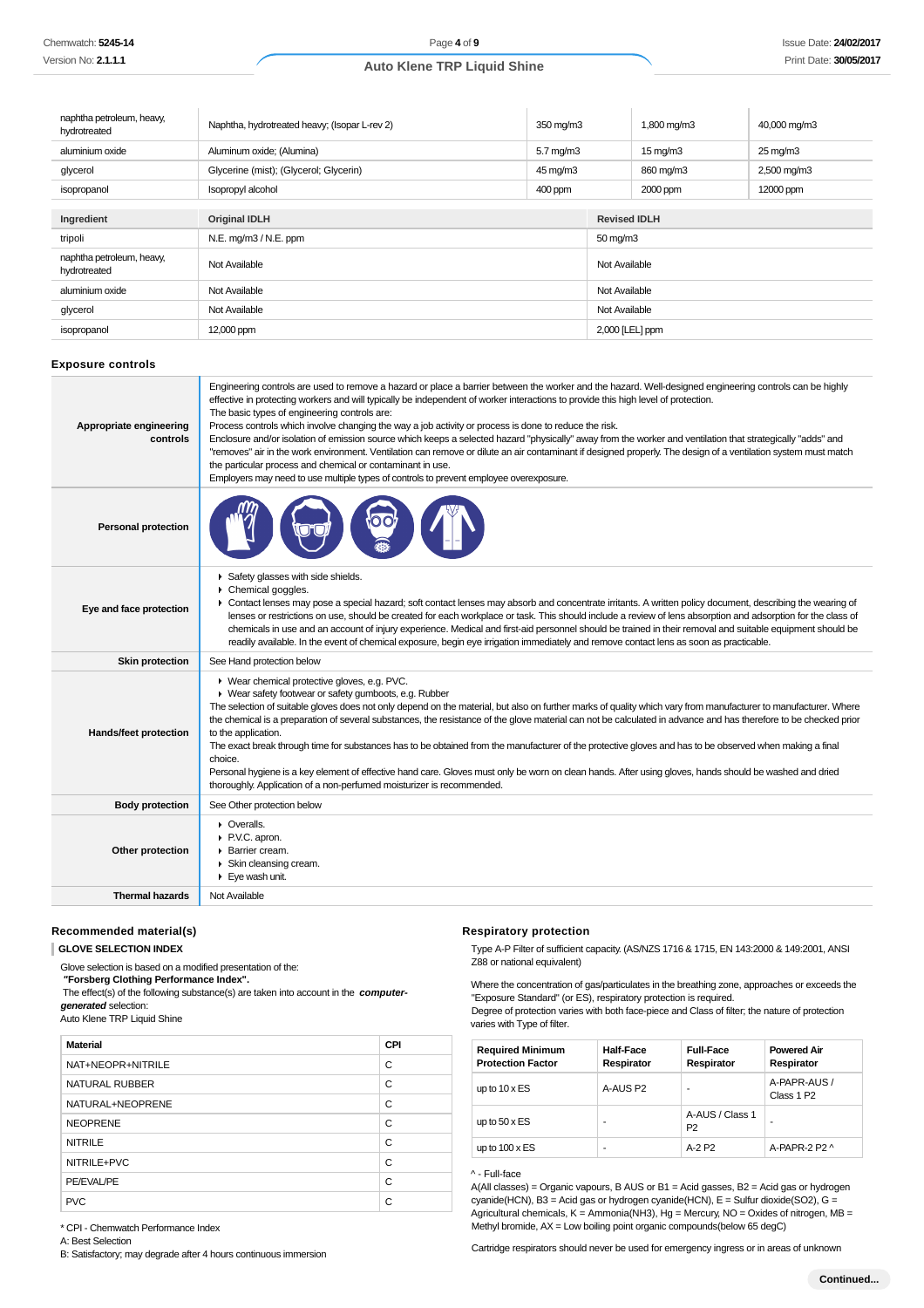C: Poor to Dangerous Choice for other than short term immersion

**NOTE**: As a series of factors will influence the actual performance of the glove, a final selection must be based on detailed observation. -

\* Where the glove is to be used on a short term, casual or infrequent basis, factors such as "feel" or convenience (e.g. disposability), may dictate a choice of gloves which might otherwise be unsuitable following long-term or frequent use. A qualified practitioner should be consulted.

## **SECTION 9 PHYSICAL AND CHEMICAL PROPERTIES**

#### **Information on basic physical and chemical properties**

vapour concentrations or oxygen content. The wearer must be warned to leave the contaminated area immediately on detecting any odours through the respirator. The odour may indicate that the mask is not functioning properly, that the vapour concentration is too high, or that the mask is not properly fitted. Because of these limitations, only restricted use of cartridge respirators is considered appropriate.

| Appearance                                      | Milky blue viscous liquid. |                                                   |                |
|-------------------------------------------------|----------------------------|---------------------------------------------------|----------------|
|                                                 |                            |                                                   |                |
| <b>Physical state</b>                           | Liquid                     | Relative density (Water = 1)                      | 0.9            |
| Odour                                           | Not Available              | <b>Partition coefficient</b><br>n-octanol / water | Not Available  |
| <b>Odour threshold</b>                          | Not Available              | Auto-ignition temperature<br>$(^{\circ}C)$        | Not Applicable |
| pH (as supplied)                                | Not Available              | Decomposition<br>temperature                      | Not Available  |
| Melting point / freezing<br>point $(^{\circ}C)$ | Not Available              | <b>Viscosity (cSt)</b>                            | Not Available  |
| Initial boiling point and<br>boiling range (°C) | Not Available              | Molecular weight (g/mol)                          | Not Applicable |
| Flash point (°C)                                | Not Applicable             | <b>Taste</b>                                      | Not Available  |
| <b>Evaporation rate</b>                         | Not Available              | <b>Explosive properties</b>                       | Not Available  |
| Flammability                                    | Not Applicable             | <b>Oxidising properties</b>                       | Not Available  |
| Upper Explosive Limit (%)                       | Not Applicable             | Surface Tension (dyn/cm or<br>$mN/m$ )            | Not Available  |
| Lower Explosive Limit (%)                       | Not Applicable             | <b>Volatile Component (%vol)</b>                  | Not Available  |
| Vapour pressure (kPa)                           | Not Available              | Gas group                                         | Not Available  |
| Solubility in water (g/L)                       | Not Available              | pH as a solution (1%)                             | Not Available  |
| Vapour density (Air = 1)                        | Not Available              | VOC g/L                                           | Not Available  |

# **SECTION 10 STABILITY AND REACTIVITY**

| Reactivity                                 | See section 7                                                                                                                      |
|--------------------------------------------|------------------------------------------------------------------------------------------------------------------------------------|
| <b>Chemical stability</b>                  | Unstable in the presence of incompatible materials.<br>▶ Product is considered stable.<br>Hazardous polymerisation will not occur. |
| Possibility of hazardous<br>reactions      | See section 7                                                                                                                      |
| <b>Conditions to avoid</b>                 | See section 7                                                                                                                      |
| Incompatible materials                     | See section 7                                                                                                                      |
| <b>Hazardous decomposition</b><br>products | See section 5                                                                                                                      |

# **SECTION 11 TOXICOLOGICAL INFORMATION**

#### **Information on toxicological effects**

| Inhaled                               | Inhalation of vapours may cause drowsiness and dizziness. This may be accompanied by sleepiness, reduced alertness, loss of reflexes, lack of co-ordination,<br>and vertigo.<br>Inhalation of vapours or aerosols (mists, fumes), generated by the material during the course of normal handling, may be damaging to the health of the<br>individual.<br>There is some evidence to suggest that the material can cause respiratory irritation in some persons. The body's response to such irritation can cause further<br>lung damage.<br>Central nervous system (CNS) depression may include general discomfort, symptoms of giddiness, headache, dizziness, nausea, anaesthetic effects, slowed<br>reaction time, slurred speech and may progress to unconsciousness. Serious poisonings may result in respiratory depression and may be fatal. |
|---------------------------------------|----------------------------------------------------------------------------------------------------------------------------------------------------------------------------------------------------------------------------------------------------------------------------------------------------------------------------------------------------------------------------------------------------------------------------------------------------------------------------------------------------------------------------------------------------------------------------------------------------------------------------------------------------------------------------------------------------------------------------------------------------------------------------------------------------------------------------------------------------|
| Ingestion                             | Swallowing of the liquid may cause aspiration into the lungs with the risk of chemical pneumonitis; serious consequences may result. (ICSC13733)<br>Accidental ingestion of the material may be damaging to the health of the individual.<br>Ingestion may result in nausea, abdominal irritation, pain and vomiting                                                                                                                                                                                                                                                                                                                                                                                                                                                                                                                               |
| <b>Skin Contact</b>                   | There is some evidence to suggest that this material can cause inflammation of the skin on contact in some persons.<br>Open cuts, abraded or irritated skin should not be exposed to this material<br>The material may accentuate any pre-existing dermatitis condition<br>Entry into the blood-stream, through, for example, cuts, abrasions or lesions, may produce systemic injury with harmful effects. Examine the skin prior to the use<br>of the material and ensure that any external damage is suitably protected.                                                                                                                                                                                                                                                                                                                        |
| Eye                                   | There is some evidence to suggest that this material can cause eye irritation and damage in some persons.                                                                                                                                                                                                                                                                                                                                                                                                                                                                                                                                                                                                                                                                                                                                          |
| <b>Chronic</b>                        | Prolonged or repeated skin contact may cause drying with cracking, irritation and possible dermatitis following.<br>Substance accumulation, in the human body, may occur and may cause some concern following repeated or long-term occupational exposure.<br>Chronic solvent inhalation exposures may result in nervous system impairment and liver and blood changes. [PATTYS]                                                                                                                                                                                                                                                                                                                                                                                                                                                                   |
| <b>Auto Klene TRP Liquid</b><br>Shine | <b>IRRITATION</b><br><b>TOXICITY</b>                                                                                                                                                                                                                                                                                                                                                                                                                                                                                                                                                                                                                                                                                                                                                                                                               |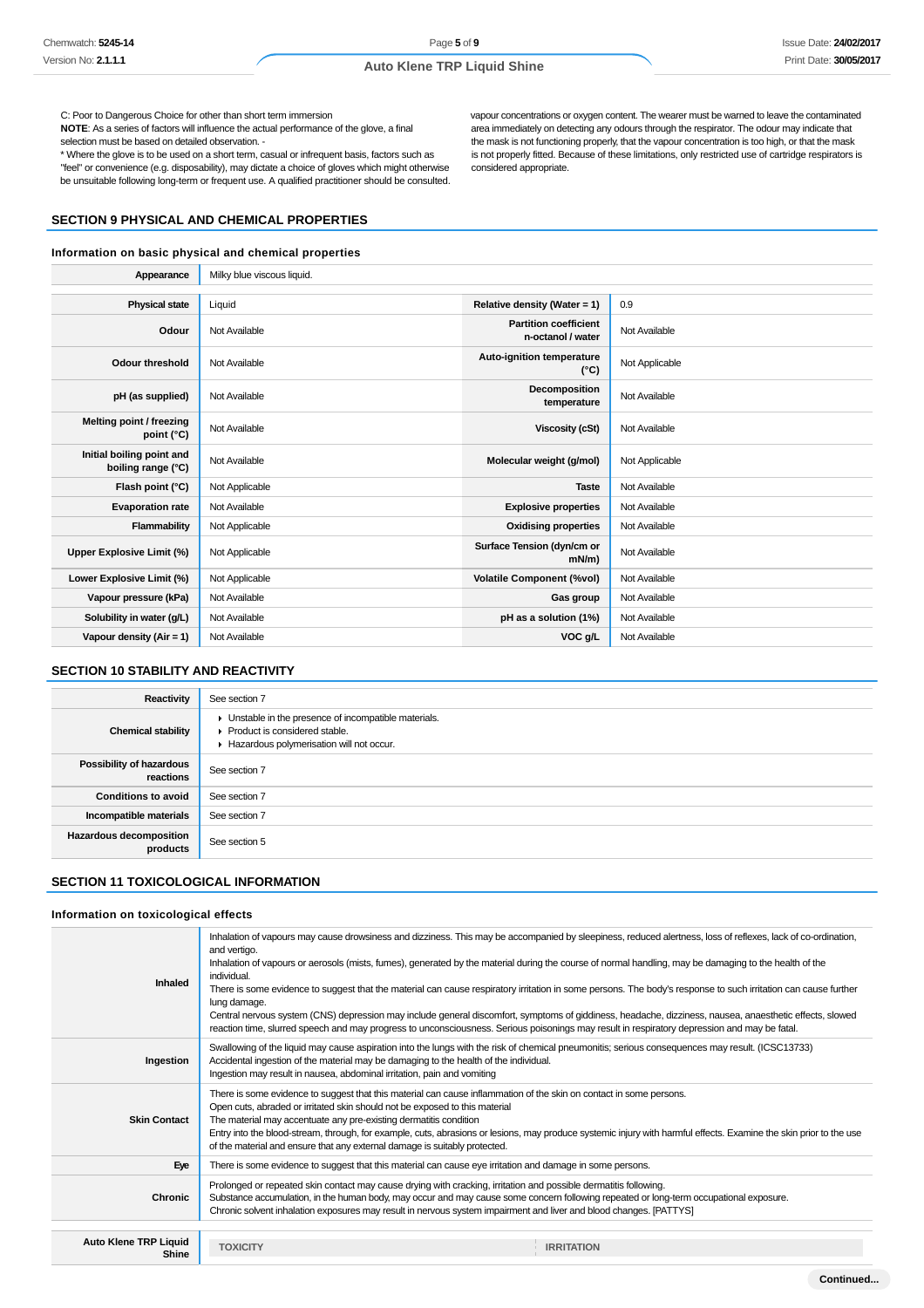|                                                                                                                                                                                                                                                                                                                         | Not Available                                                                                                                                                                                                                                                                                                                                                                                                                                                                                                                                                                                                                                                                                                                                                       | Not Available                     |  |  |
|-------------------------------------------------------------------------------------------------------------------------------------------------------------------------------------------------------------------------------------------------------------------------------------------------------------------------|---------------------------------------------------------------------------------------------------------------------------------------------------------------------------------------------------------------------------------------------------------------------------------------------------------------------------------------------------------------------------------------------------------------------------------------------------------------------------------------------------------------------------------------------------------------------------------------------------------------------------------------------------------------------------------------------------------------------------------------------------------------------|-----------------------------------|--|--|
|                                                                                                                                                                                                                                                                                                                         | <b>TOXICITY</b>                                                                                                                                                                                                                                                                                                                                                                                                                                                                                                                                                                                                                                                                                                                                                     | <b>IRRITATION</b>                 |  |  |
| tripoli                                                                                                                                                                                                                                                                                                                 | Not Available                                                                                                                                                                                                                                                                                                                                                                                                                                                                                                                                                                                                                                                                                                                                                       | Not Available                     |  |  |
|                                                                                                                                                                                                                                                                                                                         | <b>TOXICITY</b>                                                                                                                                                                                                                                                                                                                                                                                                                                                                                                                                                                                                                                                                                                                                                     | <b>IRRITATION</b>                 |  |  |
| naphtha petroleum, heavy,<br>hydrotreated                                                                                                                                                                                                                                                                               | Dermal (rabbit) LD50: >1900 mg/kg <sup>[1]</sup>                                                                                                                                                                                                                                                                                                                                                                                                                                                                                                                                                                                                                                                                                                                    | Not Available                     |  |  |
|                                                                                                                                                                                                                                                                                                                         | Oral (rat) LD50: >4500 mg/kg <sup>[1]</sup>                                                                                                                                                                                                                                                                                                                                                                                                                                                                                                                                                                                                                                                                                                                         |                                   |  |  |
|                                                                                                                                                                                                                                                                                                                         | <b>TOXICITY</b>                                                                                                                                                                                                                                                                                                                                                                                                                                                                                                                                                                                                                                                                                                                                                     | <b>IRRITATION</b>                 |  |  |
| aluminium oxide                                                                                                                                                                                                                                                                                                         | Oral (rat) LD50: >2000 mg/kg <sup>[1]</sup>                                                                                                                                                                                                                                                                                                                                                                                                                                                                                                                                                                                                                                                                                                                         | Not Available                     |  |  |
|                                                                                                                                                                                                                                                                                                                         | <b>TOXICITY</b>                                                                                                                                                                                                                                                                                                                                                                                                                                                                                                                                                                                                                                                                                                                                                     | <b>IRRITATION</b>                 |  |  |
| glycerol                                                                                                                                                                                                                                                                                                                | Oral (rat) LD50: 12600 mg/kg <sup>[2]</sup>                                                                                                                                                                                                                                                                                                                                                                                                                                                                                                                                                                                                                                                                                                                         | Not Available                     |  |  |
|                                                                                                                                                                                                                                                                                                                         | <b>TOXICITY</b>                                                                                                                                                                                                                                                                                                                                                                                                                                                                                                                                                                                                                                                                                                                                                     | <b>IRRITATION</b>                 |  |  |
|                                                                                                                                                                                                                                                                                                                         | Dermal (rabbit) LD50: 12800 mg/kg <sup>[2]</sup>                                                                                                                                                                                                                                                                                                                                                                                                                                                                                                                                                                                                                                                                                                                    | Eye (rabbit): 10 mg - moderate    |  |  |
| isopropanol                                                                                                                                                                                                                                                                                                             | Inhalation (rat) LC50: 32000 ppm/8hr <sup>[2]</sup>                                                                                                                                                                                                                                                                                                                                                                                                                                                                                                                                                                                                                                                                                                                 | Eye (rabbit): 100 mg - SEVERE     |  |  |
|                                                                                                                                                                                                                                                                                                                         | Oral (rat) LD50: 5000 mg/kg <sup>[2]</sup>                                                                                                                                                                                                                                                                                                                                                                                                                                                                                                                                                                                                                                                                                                                          | Eye (rabbit): 100mg/24hr-moderate |  |  |
|                                                                                                                                                                                                                                                                                                                         |                                                                                                                                                                                                                                                                                                                                                                                                                                                                                                                                                                                                                                                                                                                                                                     | Skin (rabbit): 500 mg - mild      |  |  |
| Legend:                                                                                                                                                                                                                                                                                                                 | 1. Value obtained from Europe ECHA Registered Substances - Acute toxicity 2.* Value obtained from manufacturer's SDS. Unless otherwise specified data<br>extracted from RTECS - Register of Toxic Effect of chemical Substances                                                                                                                                                                                                                                                                                                                                                                                                                                                                                                                                     |                                   |  |  |
|                                                                                                                                                                                                                                                                                                                         | WARNING: For inhalation exposure ONLY: This substance has been classified by the IARC as Group 1: CARCINOGENIC TO HUMANS                                                                                                                                                                                                                                                                                                                                                                                                                                                                                                                                                                                                                                            |                                   |  |  |
| <b>TRIPOLI</b>                                                                                                                                                                                                                                                                                                          | The International Agency for Research on Cancer (IARC) has classified occupational exposures to respirable (<5 um) crystalline silica as being<br>carcinogenic to humans. This classification is based on what IARC considered sufficient evidence from epidemiological studies of humans for the<br>carcinogenicity of inhaled silica in the forms of quartz and cristobalite. Crystalline silica is also known to cause silicosis, a non-cancerous lung disease.<br>Intermittent exposure produces; focal fibrosis, (pneumoconiosis), cough, dyspnoea, liver tumours.                                                                                                                                                                                             |                                   |  |  |
| * Millions of particles per cubic foot (based on impinger samples counted by light field techniques).<br>NOTE : the physical nature of quartz in the product determines whether it is likely to present a chronic health problem. To be a hazard the material must enter<br>the breathing zone as respirable particles. |                                                                                                                                                                                                                                                                                                                                                                                                                                                                                                                                                                                                                                                                                                                                                                     |                                   |  |  |
| <b>NAPHTHA PETROLEUM.</b><br><b>HEAVY, HYDROTREATED</b>                                                                                                                                                                                                                                                                 | For petroleum: This product contains benzene, which can cause acute myeloid leukaemia, and n-hexane, which can be metabolized to compounds which are<br>toxic to the nervous system. This product contains toluene, and animal studies suggest high concentrations of toluene lead to hearing loss. This product<br>contains ethyl benzene and naphthalene, from which animal testing shows evidence of tumour formation.<br>Cancer-causing potential: Animal testing shows inhaling petroleum causes tumours of the liver and kidney; these are however not considered to be relevant in<br>humans.<br>Mutation-causing potential: Most studies involving gasoline have returned negative results regarding the potential to cause mutations, including all recent |                                   |  |  |

| <b>NAPHTHA PETROLEUM.</b><br><b>HEAVY, HYDROTREATED</b> | toxic to the nervous system. This product contains toluene, and animal studies suggest high concentrations of toluene lead to hearing loss. This product<br>contains ethyl benzene and naphthalene, from which animal testing shows evidence of tumour formation.<br>Cancer-causing potential: Animal testing shows inhaling petroleum causes tumours of the liver and kidney; these are however not considered to be relevant in<br>humans.<br>Mutation-causing potential: Most studies involving gasoline have returned negative results regarding the potential to cause mutations, including all recent<br>studies in living human subjects (such as in petrol service station attendants).<br>Reproductive toxicity: Animal studies show that high concentrations of toluene (>0.1%) can cause developmental effects such as lower birth weight and<br>developmental toxicity to the nervous system of the foetus. Other studies show no adverse effects on the foetus.                                                                                                                                                                                                                                                                                                                                                                                                                                                                                                                                                                                                                 |                                 |                |  |  |
|---------------------------------------------------------|----------------------------------------------------------------------------------------------------------------------------------------------------------------------------------------------------------------------------------------------------------------------------------------------------------------------------------------------------------------------------------------------------------------------------------------------------------------------------------------------------------------------------------------------------------------------------------------------------------------------------------------------------------------------------------------------------------------------------------------------------------------------------------------------------------------------------------------------------------------------------------------------------------------------------------------------------------------------------------------------------------------------------------------------------------------------------------------------------------------------------------------------------------------------------------------------------------------------------------------------------------------------------------------------------------------------------------------------------------------------------------------------------------------------------------------------------------------------------------------------------------------------------------------------------------------------------------------------|---------------------------------|----------------|--|--|
| <b>GLYCEROL</b>                                         | Asthma-like symptoms may continue for months or even years after exposure to the material ends. This may be due to a non-allergic condition known as reactive<br>airways dysfunction syndrome (RADS) which can occur after exposure to high levels of highly irritating compound. Main criteria for diagnosing RADS include<br>the absence of previous airways disease in a non-atopic individual, with sudden onset of persistent asthma-like symptoms within minutes to hours of a<br>documented exposure to the irritant. Other criteria for diagnosis of RADS include a reversible airflow pattern on lung function tests, moderate to severe<br>bronchial hyperreactivity on methacholine challenge testing, and the lack of minimal lymphocytic inflammation, without eosinophilia. RADS (or asthma)<br>following an irritating inhalation is an infrequent disorder with rates related to the concentration of and duration of exposure to the irritating substance. On the<br>other hand, industrial bronchitis is a disorder that occurs as a result of exposure due to high concentrations of irritating substance (often particles) and is<br>completely reversible after exposure ceases. The disorder is characterized by difficulty breathing, cough and mucus production.<br>At very high concentrations, evidence predicts that glycerol may cause tremor, irritation of the skin, eyes, digestive tract and airway. Otherwise it is of low<br>toxicity. There is no significant evidence to suggest that it causes cancer, genetic, reproductive or developmental toxicity. |                                 |                |  |  |
| <b>ISOPROPANOL</b>                                      | Isopropanol is irritating to the eyes, nose and throat but generally not to the skin. Prolonged high dose exposure may also produce depression of the central<br>nervous system and drowsiness. Few have reported skin irritation. It can be absorbed from the skin or when inhaled. Intentional swallowing is common<br>particularly among alcoholics or suicide victims and also leads to fainting, breathing difficulty, nausea, vomiting and headache. In the absence of<br>unconsciousness, recovery usually occurred. Repeated doses may damage the kidneys.<br>The material may cause skin irritation after prolonged or repeated exposure and may produce on contact skin redness, swelling, the production of vesicles,<br>scaling and thickening of the skin.<br>The substance is classified by IARC as Group 3:<br>NOT classifiable as to its carcinogenicity to humans.<br>Evidence of carcinogenicity may be inadequate or limited in animal testing.                                                                                                                                                                                                                                                                                                                                                                                                                                                                                                                                                                                                                           |                                 |                |  |  |
| <b>TRIPOLI &amp; ALUMINIUM</b><br><b>OXIDE</b>          | No significant acute toxicological data identified in literature search.                                                                                                                                                                                                                                                                                                                                                                                                                                                                                                                                                                                                                                                                                                                                                                                                                                                                                                                                                                                                                                                                                                                                                                                                                                                                                                                                                                                                                                                                                                                     |                                 |                |  |  |
|                                                         |                                                                                                                                                                                                                                                                                                                                                                                                                                                                                                                                                                                                                                                                                                                                                                                                                                                                                                                                                                                                                                                                                                                                                                                                                                                                                                                                                                                                                                                                                                                                                                                              |                                 |                |  |  |
| <b>Acute Toxicity</b>                                   | $\circledcirc$                                                                                                                                                                                                                                                                                                                                                                                                                                                                                                                                                                                                                                                                                                                                                                                                                                                                                                                                                                                                                                                                                                                                                                                                                                                                                                                                                                                                                                                                                                                                                                               | Carcinogenicity                 | $\circledcirc$ |  |  |
| <b>Skin Irritation/Corrosion</b>                        | $\circledcirc$                                                                                                                                                                                                                                                                                                                                                                                                                                                                                                                                                                                                                                                                                                                                                                                                                                                                                                                                                                                                                                                                                                                                                                                                                                                                                                                                                                                                                                                                                                                                                                               | Reproductivity                  | ◎              |  |  |
| <b>Serious Eye</b><br>Damage/Irritation                 | $\circledcirc$                                                                                                                                                                                                                                                                                                                                                                                                                                                                                                                                                                                                                                                                                                                                                                                                                                                                                                                                                                                                                                                                                                                                                                                                                                                                                                                                                                                                                                                                                                                                                                               | <b>STOT - Single Exposure</b>   | $\circledcirc$ |  |  |
| <b>Respiratory or Skin</b><br>sensitisation             | $\circledcirc$                                                                                                                                                                                                                                                                                                                                                                                                                                                                                                                                                                                                                                                                                                                                                                                                                                                                                                                                                                                                                                                                                                                                                                                                                                                                                                                                                                                                                                                                                                                                                                               | <b>STOT - Repeated Exposure</b> | $\circledcirc$ |  |  |

 $\circlearrowright$ 

**Mutagenicity CONSIDERENT CONSIDERED ASPIRation Hazard**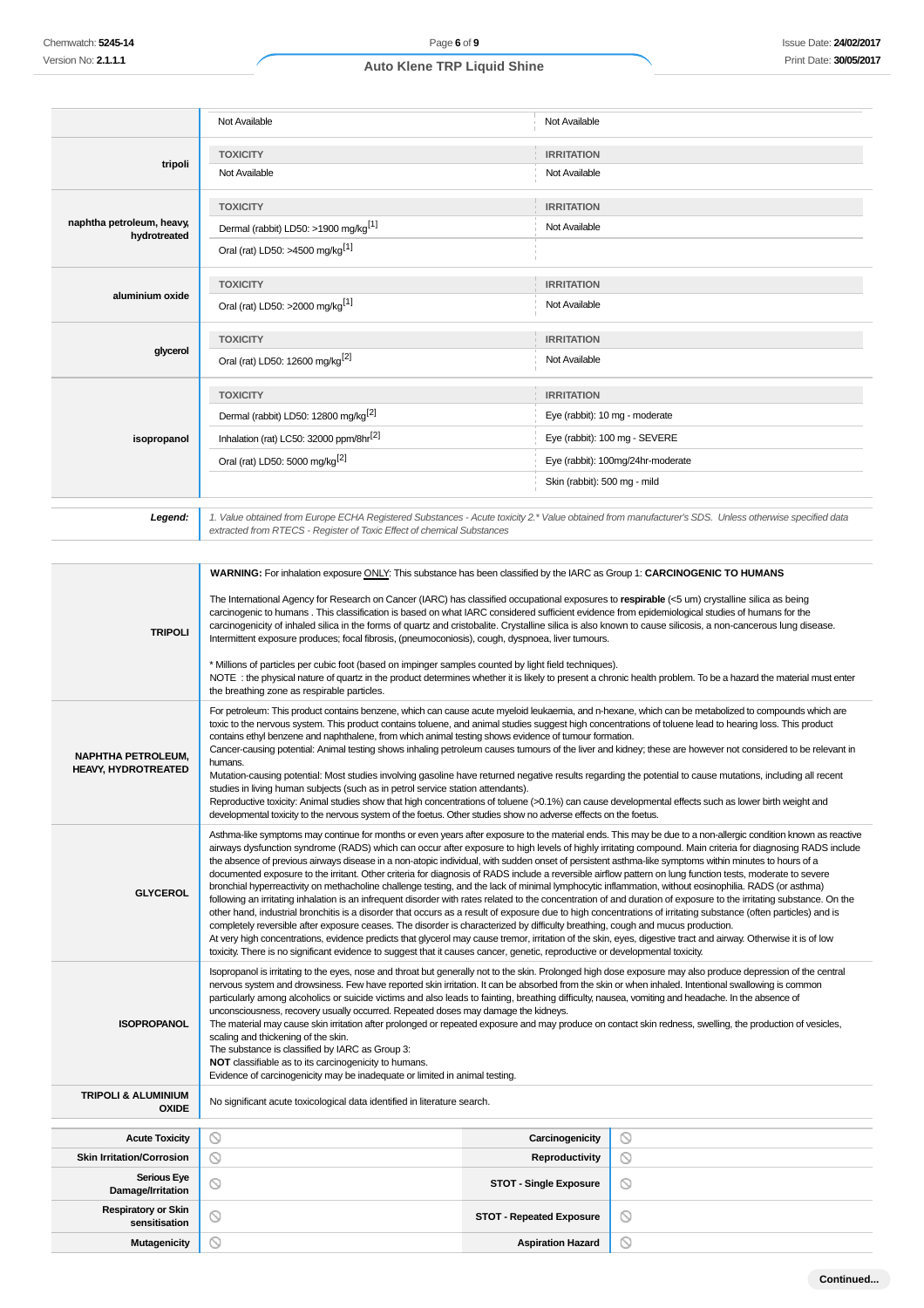Legend:  $\bigcap$  - Data available but does not fill the criteria for classification

 $\blacktriangleright$  – Data available to make classification

 $\bigcirc$  – Data Not Available to make classification

### **SECTION 12 ECOLOGICAL INFORMATION**

#### **Toxicity Auto Klene TRP Liquid Shine ENDPOINT TEST DURATION (HR) SPECIES VALUE SOURCE** Not<br>Applicable Applicable Not Applicable Not Applicable Not Applicable Not Applicable **tripoli ENDPOINT TEST DURATION (HR) SPECIES VALUE SOURCE** Not Applicable Not Applicable Not Applicable Not Applicable Not Applicable **naphtha petroleum, heavy, hydrotreated ENDPOINT TEST DURATION (HR) SPECIES VALUE SOURCE** Not<br>Applicable Applicable Not Applicable Not Applicable Not Applicable Not Applicable **aluminium oxide ENDPOINT TEST DURATION (HR) SPECIES VALUE SOURCE** LC50 96 Fish 0.0029mg/L 2 EC50 48 Crustacea 0.7364mg/L 2 EC50 96 Block and the set of the Algae or other aquatic plants and the December 20054mg/L 2 EC50 168 Crustacea 0.0076mg/L 2 NOEC 72 Algae or other aquatic plants  $\rightarrow$ =0.004mg/L 2 **glycerol ENDPOINT TEST DURATION (HR) SPECIES VALUE SOURCE**  $\sim$  LC50  $\sim$  96 Fish  $\sim$  96 Fish  $\sim$  2 EC50 96 96 Algae or other aquatic plants 77712.039mg/L 3 EC0 24 Crustacea >500mg/L 1 **isopropanol ENDPOINT TEST DURATION (HR) SPECIES VALUE SOURCE** LC50 96 Fish 183.844mg/L 3 EC50 48 Crustacea 12500mg/L 5 EC50 993.232mg/L 3 EC50 384 Crustacea 42.389mg/L 3 NOEC 5760 Fish 0.02mg/L 4 **Legend:** Extracted from 1. IUCLID Toxicity Data 2. Europe ECHA Registered Substances - Ecotoxicological Information - Aquatic Toxicity 3. EPIWIN Suite V3.12

(QSAR) - Aquatic Toxicity Data (Estimated) 4. US EPA, Ecotox database - Aquatic Toxicity Data 5. ECETOC Aquatic Hazard Assessment Data 6. NITE (Japan) - Bioconcentration Data 7. METI (Japan) - Bioconcentration Data 8. Vendor Data

#### **DO NOT** discharge into sewer or waterways.

#### **Persistence and degradability**

| Ingredient  | Persistence: Water/Soil     | Persistence: Air           |
|-------------|-----------------------------|----------------------------|
| glycerol    | LOW                         | LOW                        |
| isopropanol | LOW (Half-life $= 14$ days) | LOW (Half-life $=$ 3 days) |

#### **Bioaccumulative potential**

| Ingredient  | <b>Bioaccumulation</b>  |
|-------------|-------------------------|
| glycerol    | LOW (LogKOW = $-1.76$ ) |
| isopropanol | LOW (LogKOW = $0.05$ )  |

#### **Mobility in soil**

| Ingredient  | <b>Mobility</b>     |
|-------------|---------------------|
| glycerol    | $HIGH (KOC = 1)$    |
| isopropanol | $HIGH (KOC = 1.06)$ |

# **SECTION 13 DISPOSAL CONSIDERATIONS**

**Waste treatment methods**

**Product / Packaging disposal** Legislation addressing waste disposal requirements may differ by country, state and/ or territory. Each user must refer to laws operating in their area. In some areas, certain wastes must be tracked.

A Hierarchy of Controls seems to be common - the user should investigate: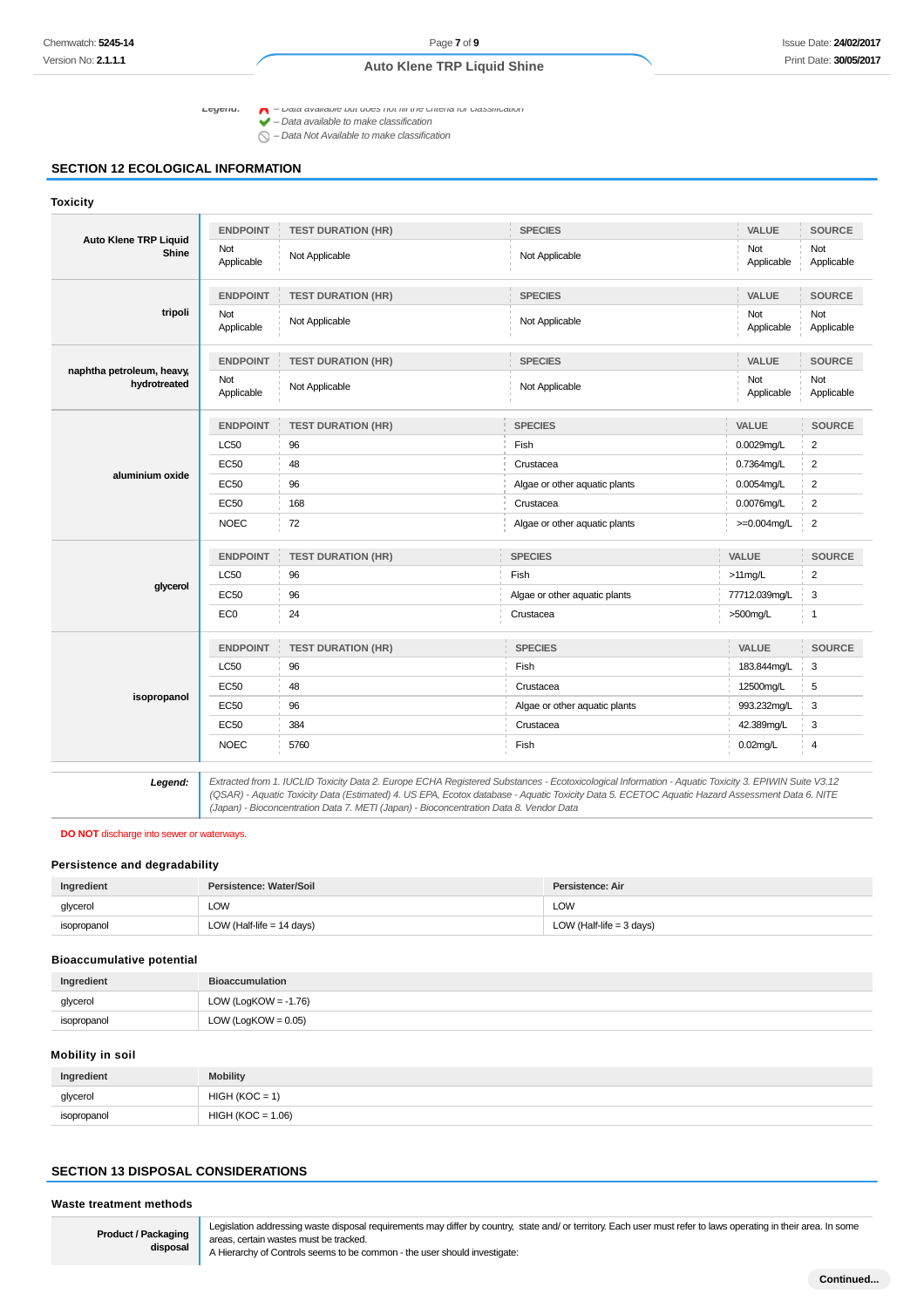| $\blacktriangleright$ Reduction                                                                                                                                      |
|----------------------------------------------------------------------------------------------------------------------------------------------------------------------|
| $\triangleright$ Reuse                                                                                                                                               |
| $\blacktriangleright$ Recvoling                                                                                                                                      |
| • Disposal (if all else fails)                                                                                                                                       |
| This material may be recycled if unused, or if it has not been contaminated so as to make it unsuitable for its intended use. If it has been contaminated, it may be |
| possible to reclaim the product by filtration, distillation or some other means. Shelf life considerations should also be applied in making decisions of this type.  |
| Note that properties of a material may change in use, and recycling or reuse may not always be appropriate.                                                          |
| DO NOT allow wash water from cleaning or process equipment to enter drains.                                                                                          |
| It may be necessary to collect all wash water for treatment before disposal.                                                                                         |
| In all cases disposal to sewer may be subject to local laws and regulations and these should be considered first.                                                    |
| • Where in doubt contact the responsible authority.                                                                                                                  |
| ▶ Recycle wherever possible or consult manufacturer for recycling options.                                                                                           |
| • Consult State Land Waste Authority for disposal.                                                                                                                   |
| ▶ Bury or incinerate residue at an approved site.                                                                                                                    |
| ▶ Recycle containers if possible, or dispose of in an authorised landfill.                                                                                           |

# **SECTION 14 TRANSPORT INFORMATION**

# **Labels Required**

| м. | <br>้<br>__ |
|----|-------------|
|    |             |
|    |             |

# **Land transport (ADG): NOT REGULATED FOR TRANSPORT OF DANGEROUS GOODS**

## **Air transport (ICAO-IATA / DGR): NOT REGULATED FOR TRANSPORT OF DANGEROUS GOODS**

## **Sea transport (IMDG-Code / GGVSee): NOT REGULATED FOR TRANSPORT OF DANGEROUS GOODS**

**Transport in bulk according to Annex II of MARPOL and the IBC code**

Not Applicable

# **SECTION 15 REGULATORY INFORMATION**

# **Safety, health and environmental regulations / legislation specific for the substance or mixture**

| TRIPOLI(1317-95-9) IS FOUND ON THE FOLLOWING REGULATORY LISTS                                  |                                                                                                  |
|------------------------------------------------------------------------------------------------|--------------------------------------------------------------------------------------------------|
| Australia Exposure Standards                                                                   | Australia Inventory of Chemical Substances (AICS)                                                |
| Australia Hazardous Substances Information System - Consolidated Lists                         |                                                                                                  |
| NAPHTHA PETROLEUM, HEAVY, HYDROTREATED(64742-48-9.) IS FOUND ON THE FOLLOWING REGULATORY LISTS |                                                                                                  |
| Australia Exposure Standards                                                                   | Australia Inventory of Chemical Substances (AICS)                                                |
| Australia Hazardous Substances Information System - Consolidated Lists                         | International Agency for Research on Cancer (IARC) - Agents Classified by the IARC<br>Monographs |
| ALUMINIUM OXIDE(1344-28-1.) IS FOUND ON THE FOLLOWING REGULATORY LISTS                         |                                                                                                  |
| Australia Exposure Standards                                                                   | Australia Inventory of Chemical Substances (AICS)                                                |
| GLYCEROL(56-81-5) IS FOUND ON THE FOLLOWING REGULATORY LISTS                                   |                                                                                                  |
| Australia Exposure Standards                                                                   | Australia Inventory of Chemical Substances (AICS)                                                |
| ISOPROPANOL(67-63-0) IS FOUND ON THE FOLLOWING REGULATORY LISTS                                |                                                                                                  |
| Australia Exposure Standards                                                                   | Australia Inventory of Chemical Substances (AICS)                                                |
| Australia Hazardous Substances Information System - Consolidated Lists                         | International Agency for Research on Cancer (IARC) - Agents Classified by the IARC<br>Monographs |

| <b>National Inventory</b>               | <b>Status</b>                                                                                                                                                                                |
|-----------------------------------------|----------------------------------------------------------------------------------------------------------------------------------------------------------------------------------------------|
| Australia - AICS                        | $\checkmark$                                                                                                                                                                                 |
| Canada - DSL                            | N (tripoli)                                                                                                                                                                                  |
| Canada - NDSL                           | N (tripoli; glycerol; aluminium oxide; naphtha petroleum, heavy, hydrotreated; isopropanol)                                                                                                  |
| China - IECSC                           | $\checkmark$                                                                                                                                                                                 |
| Europe - EINEC / ELINCS /<br><b>NLP</b> | N (tripoli)                                                                                                                                                                                  |
| Japan - ENCS                            | N (tripoli; glycerol; aluminium oxide; naphtha petroleum, heavy, hydrotreated; isopropanol)                                                                                                  |
| Korea - KECI                            | Y                                                                                                                                                                                            |
| New Zealand - NZIoC                     | Υ                                                                                                                                                                                            |
| Philippines - PICCS                     | Y                                                                                                                                                                                            |
| USA - TSCA                              | N (tripoli)                                                                                                                                                                                  |
| Legend:                                 | $Y = All$ ingredients are on the inventory<br>$N = Not$ determined or one or more ingredients are not on the inventory and are not exempt from listing(see specific ingredients in brackets) |

## **SECTION 16 OTHER INFORMATION**

**Other information**